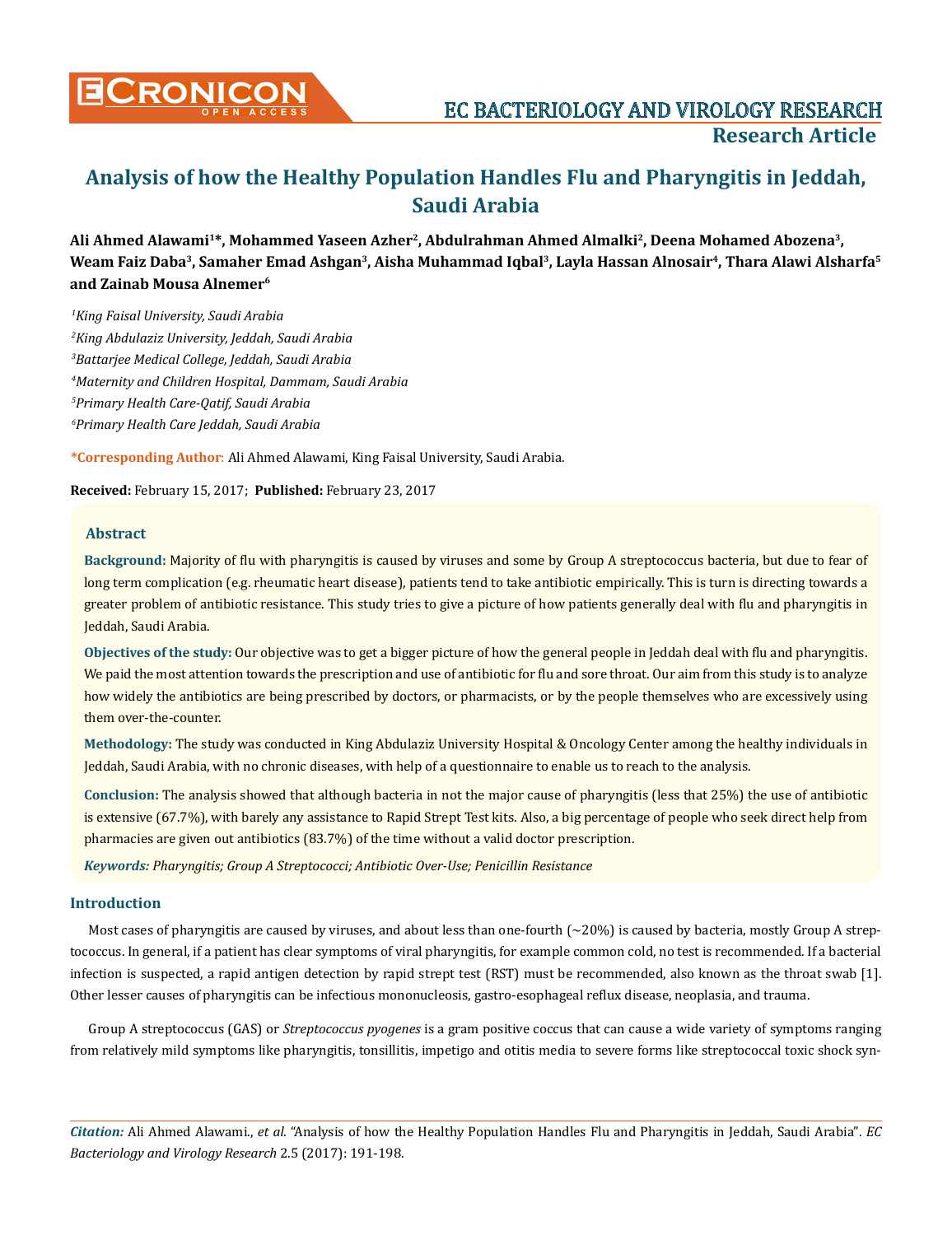drome (STSS), necrotizing fasciitis, acute glomerulonephritis and rheumatic fever [1,2,3]. It causes more than 600 million cases per year [4] and It is the most common cause of bacterial pharyngitis in children [5].

Clinically GAS can be predicted using the Centor criteria, which includes: Fever, anterior cervical lymphadenopathy, tonsillar exudate, and absence of cough- giving one point to each. A score of 4 makes it highly likely [2,3]. According to the US guidelines, the RTS must be recommended before prescribing antibiotic, and would be most beneficial to the third world, where complications like rheumatic heart disease, are most prevalent [6]. Group A streptococcus is treated mainly with Beta-Lactams like penicillin but multiple treatment failure has been most probably caused by bacterial resistance [6].

Antibiotic resistance is resistance of the bacteria against the medication that previously used to be effective in treating its infection [4]. The rate of developing resistance is influenced by rate of de novo mutations. Another problematic cause of resistance is overuse of antibiotic, which by selection pressure, causes the more resistant microbe to survive, reproduce, and hence, difficult to treat. This in turn, requires higher doses of the same medication, or a stronger antibiotic to treat, which can be both costly and more toxic [7].

Amoxicillin are antibiotics, derived from ampicillin, classified under the second generation of broad spectrum penicillin under the broader class of beta-lactam antibiotics [8]. The mechanism of action of beta-lactam antibiotics is by inactivating the high molecularweight penicillin-binding proteins (PBP) which are required for the last stages of peptidoglycan biosynthesis [9]. These drugs inhibit the cross-linkage between the linear peptidoglycan polymer chains which constitute a major component of the cell wall of gram positive bacteria and minor component of gram negative bacteria thus inhibiting bacterial cell wall synthesis [10,11]. Therefore, this binding stops the bacterial growth, not directly causing it to die.

As these are the most frequently prescribed antibiotic worldwide, resistance to them is also a very complex problem. The most common way of bacteria developing the resistance is by their ability to produce beta-lactamase, which was overcome by addition of beta-lactamase inhibitors. Other forms of resistance to beta-lactam drugs were emerged through alteration of targets of the drugs, the PBPs, and through alteration in outer membrane permeability of organism to drugs. In order for the bacteria to develop resistance, it must acquire multiple mechanisms mentioned earlier [12]. Al-Ghamdi., *et al*. reported 5.6% resistance of GAS to penicillin in eastern Saudi Arabia [14]. However, resistance to Penicillin has been reported as being as high as 20% while cefuroxime, clarithromycin, and azithromycin are said to provide a better response [15].

The commonly used penicillin are Amoxicillin and amoxicillin-clavulanic acid, commonly known in Saudi Arabia as Augmentin. The purpose of adding the clavulanic acid to the penicillin is to overcome the antibiotic resistance in bacteria with beta-lactamase activity [11]. However, for patients with penicillin allergy, a macrolide (clarithromycin, azithromycin), or clindamycin may be used [12].

The greatest challenge is to find the fine line between preventing resistance development, and the complication that can arise by the bacteria if untreated. Streptococcal pharyngitis is a benign illness, but it can be associated with suppurative tonsillopharyngeal complications or non-suppurative immune mediated complications such as acute rheumatic fever (ARF), rheumatic heart disease (RHD), and post streptococcal glomerulonephritis. Other sequelae include streptococcal toxic shock syndrome, pediatric autoimmune neuropsychiatric disorders associated with streptococcal infection (PANDAS), autoimmune dystonia, reactive arthritis, and Sydenham's chorea and other autoimmune movement disorders [13].

#### **Method**

**Study setting:** King Abduliaziz University Hospital & Oncology Center-- Jeddah, Saudi Arabia

**Study design:** Cross-sectional study was conducted among the common people of Jeddah, who do not have any chronic medical illnesses.

**Variables:** Random people were asked about personal data like age, and sex. Detailed history to rule out chronic diseases was taken.

*Citation:* Ali Ahmed Alawami., *et al*. "Analysis of how the Healthy Population Handles Flu and Pharyngitis in Jeddah, Saudi Arabia". *EC Bacteriology and Virology Research* 2.5 (2017): 191-198.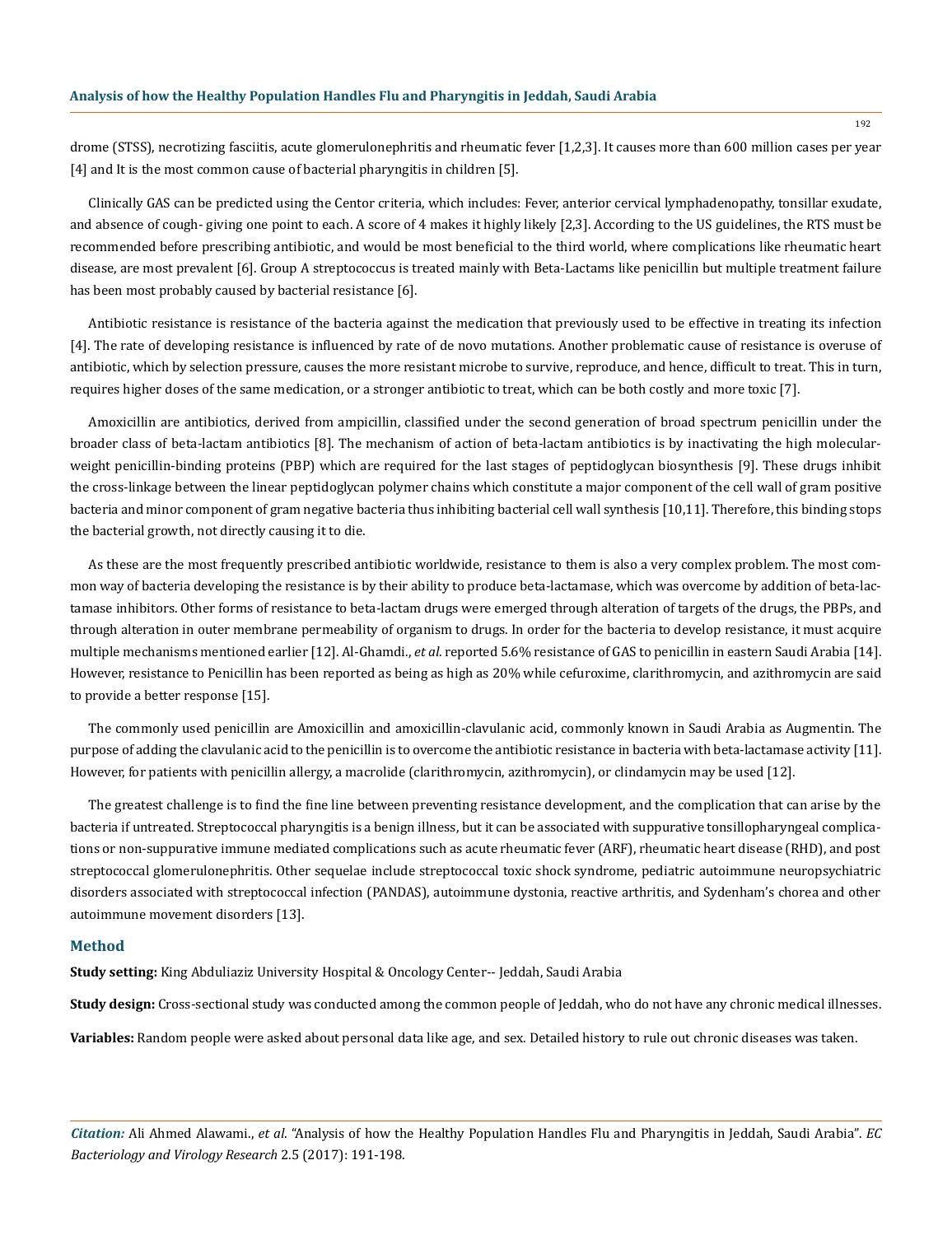Out of 150 people who were interviewed to fill out the questionnaire, 124 were completely healthy with no chronic diseases; no preexisting lung condition (asthma, cystic fibrosis) and no know allergies. Their age range was from 4 years old to 50 years old.

The data collection was done in time duration of two months, from March 2016 till May 2016. The participants were asked few simple questions.

- 1. When was the last time you had flu-like symptoms (runny nose, fever, cough)
- 2. Were those symptoms accompanied with sore throat?
- 3. Did you call or see a doctor? Did you go to a pharmacy directly instead?
- 4. If you saw a doctor, was a throat swab or rapid strept test taken?
- 5. What medications were you prescribed.
- 6. If it was an antibiotic, what was it called?

#### **Knowledge assessment for flu and antibiotics**

- Knowledge of flu symptom awareness (coryza, cough, fever, body pain, sore throat)
- Knowledge about causes of flu and pharyngitis (virus/ bacteria/ neoplasia/ trauma/ infectious mono nucleosis)
- Knowledge about complication of antibiotic (acute side effect such as allergy, GI upset; chronic effect of kidney; long term increase in antibiotic resistance)

#### **Results**

In the data collected from 124 healthy individuals, without any chronic diseases like diabetes mellitus, hypertension, or any predisposing respiratory illnesses, such as asthma, cystic fibrosis, or chronic bronchitis, the following results were obtained.

Figure 1 shows the time of the year of in which the flu symptoms appeared. 65.9% of the time it occurred during the months November, December, and January, while 22% they occurred during August, September, and October. The remainder month May- July and February to April were 6.5% and 4.1% respectively.



Figure 2 shows whether the flu symptoms were accompanied by sore throat. It that (70.2%) 87 people answered yes, (21%) 26 people answered no, and (8.9%) 11 people were not sure.

*Citation:* Ali Ahmed Alawami., *et al*. "Analysis of how the Healthy Population Handles Flu and Pharyngitis in Jeddah, Saudi Arabia". *EC Bacteriology and Virology Research* 2.5 (2017): 191-198.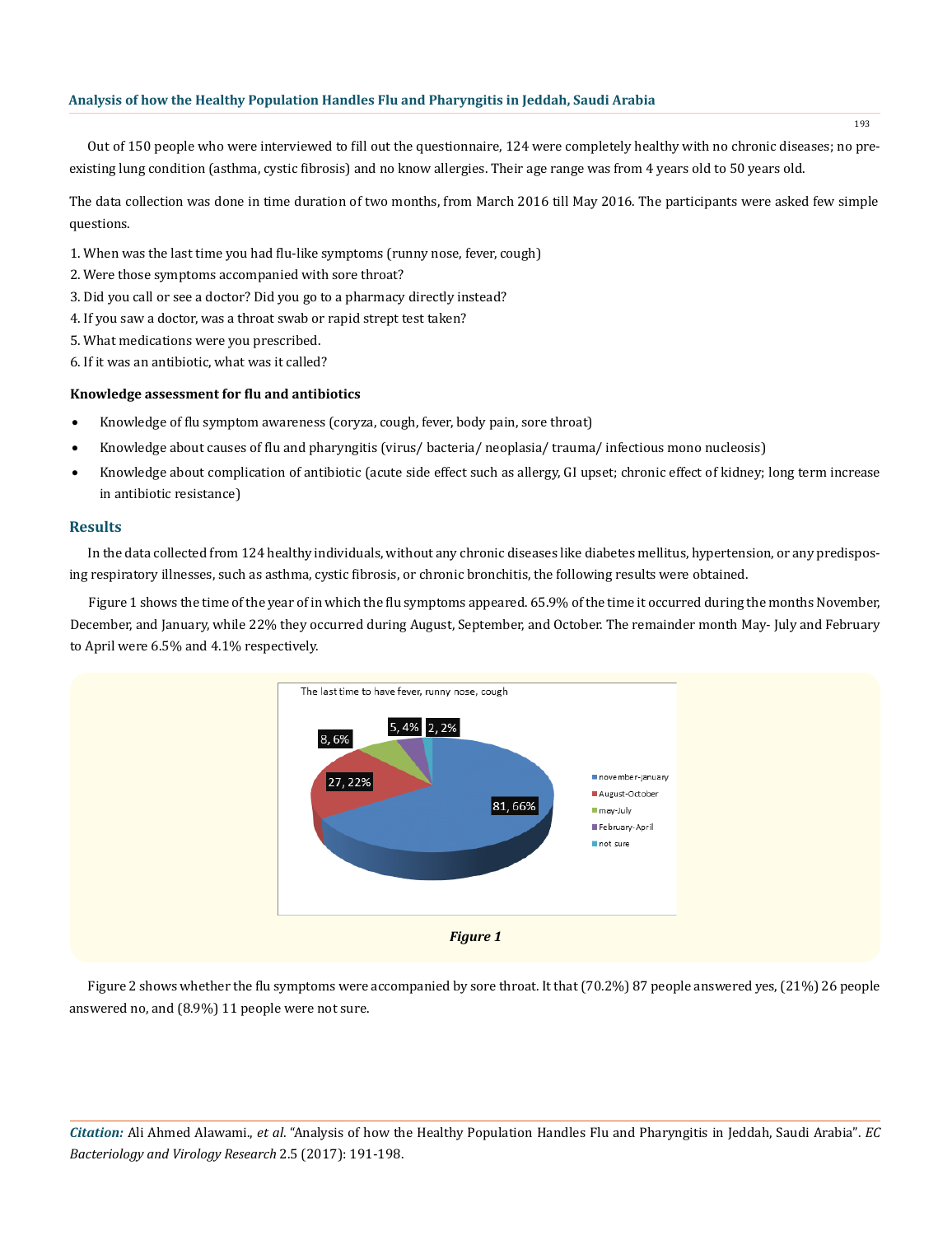

Figure 3 demonstrates that only (39%) 48 people actually went or called the doctor. (22.8%) 28 people went straight to pharmacy, and (38.2%) 47 people did not take medical advice.



Figure 4 shows, among those who saw a doctor, only 11 (22.9%) were done RST or throat culture. In total, 112 (90.3%) never did a RTS or culture, 62 (50%) among them due to not seeing a doctor in the first place.



*Citation:* Ali Ahmed Alawami., *et al*. "Analysis of how the Healthy Population Handles Flu and Pharyngitis in Jeddah, Saudi Arabia". *EC Bacteriology and Virology Research* 2.5 (2017): 191-198.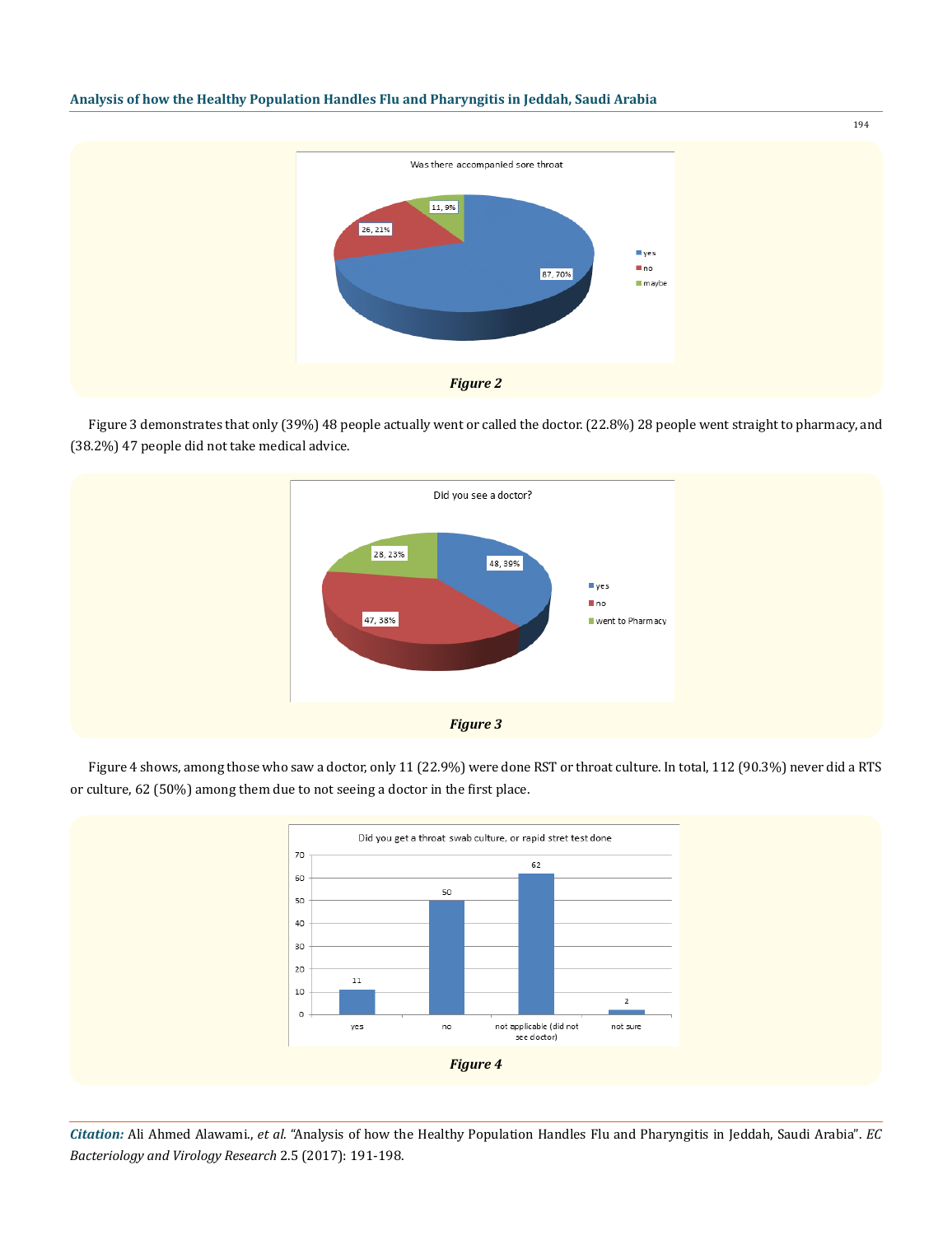195

Figure 5 shows what medications were taken by this population. (67.7%) 84 took an antibiotic. (83.9%) 104 took an analgesic, (23.4%) 26 people used nasal decongestants, (46.8%) 58 people took anti histamine, and (6.5%) 8 people took some additional drugs, namely Flutab, Nasonex.



Table 1 shows that from those who had sore throat (91.9) 80 of them took antibiotics, and those that didn't have sore throat (15%) 4 took antibiotic. There only symptoms were runny nose and cough.

|                         | Flu with sore throat | <b>Flu without sore throat</b> |
|-------------------------|----------------------|--------------------------------|
| Took antibiotic         | 80 (91.1%)           | 4(15%)                         |
| Did not take antibiotic | $7(8.9\%)$           | 22 (85%)                       |

*Table 1: Percentage of patients who took antibiotic with respect to having a sore throat.*

Table 2 demonstrates who prescribes the most antibiotics. (75%) 36 were prescribed by the doctor, (83.7%) 24 were prescribed by the pharmacist, and (63.8%) 24 self-prescribed, and bought it over-the-counter. From the 75% times when a doctor prescribed antibiotic, a throat swab or RST was done only 8.9% of the time.

|                            | <b>Physician</b> | <b>Pharmacist</b> | Self-prescribed |
|----------------------------|------------------|-------------------|-----------------|
| Number of patients who saw | 48               | 28                | 47              |
| Antibiotic prescribed      | 36 (75%)         | 24 (83.7%)        | 24 (63.8%)      |

*Table 2: The prescription of antibiotics.*

Lastly, table 3, to have a look at what antibiotics were taken, mostly Augmentin (amoxi-clav) 47.8%, Amoxicillin and Maxim (moxifloxacin-hydrochloride) 14% each, cefuroxime 7%, macrolide 10%, and 11% did not remember what they had taken.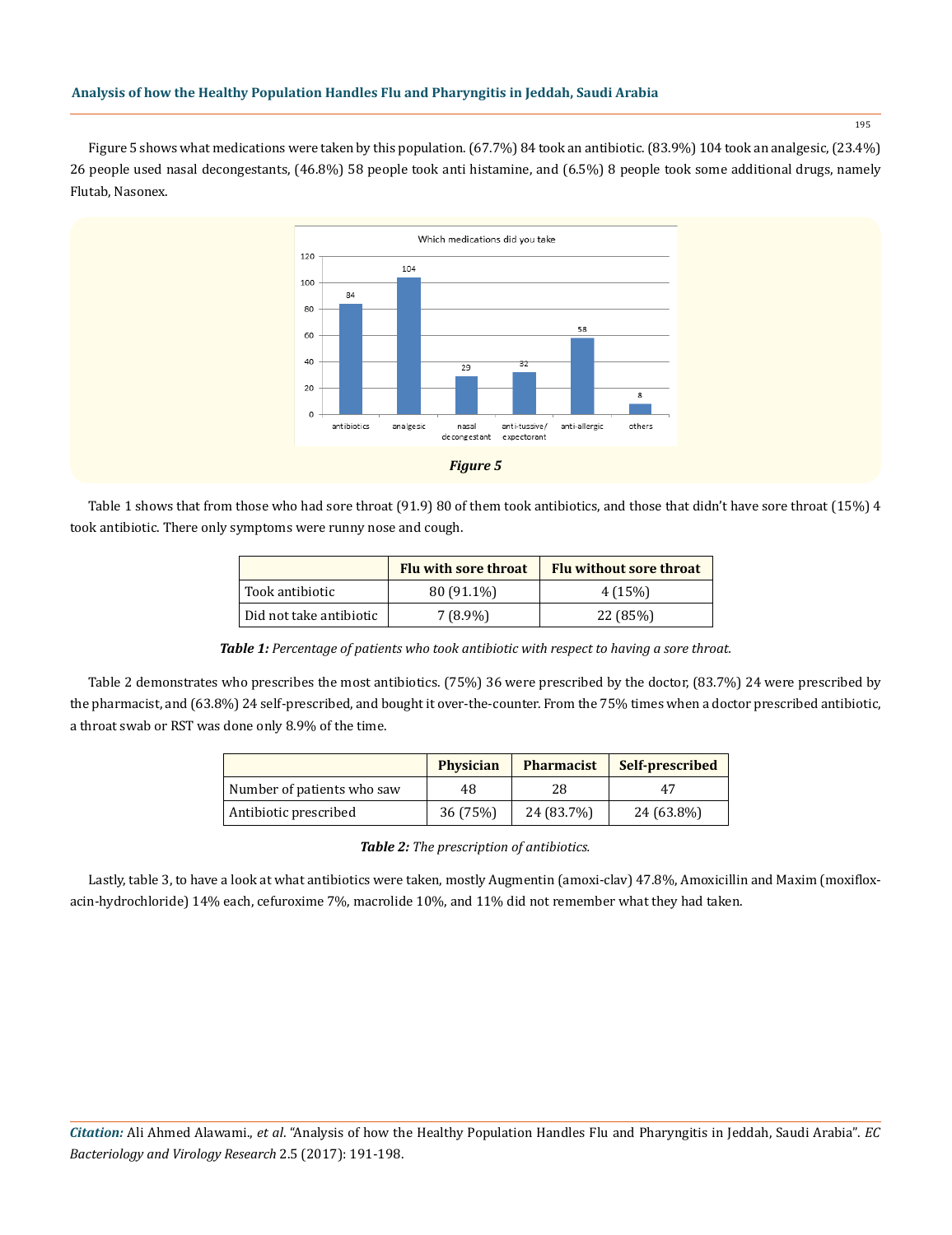| Antibiotic taken           | <b>Number of patients</b> |  |
|----------------------------|---------------------------|--|
| Amoxi-clay                 | 40.7%                     |  |
| Amoxicillin                | 14%                       |  |
| Moxifloxacin-hydrochloride | 14%                       |  |
| Clarithromycin             | 7%                        |  |
| Azithromycin               | 3%                        |  |
| Cefuroxim                  | 7%                        |  |
| Don't remember             | 11%                       |  |

#### *Table 3*

Figure 6 demonstrates the awareness among the people interviewed about the symptoms of flu. All 124 (100%) are aware of coryza (runny nose, watery eyes), 111 (89.5%) believe flu comes with cough, 114 (91.9%) understand fever is a symptom, 78 (62.9%) agree with body pain, 73 (58.9%) believe sore throat comes with flu.



*Figure 6: General knowledge of awareness of the symptoms of flu.*

Figure 7 shows the people's knowledge about what they think can be a cause of pharyngitis. 78 (62.9%) believe its viral, 120 (96.8%) say it could be bacterial, only 3 (2.4%) knew it could be infectious mono nucleosis, 13 (10.5%) agree it can be neoplastic, and 27 (21.8%) agree with trauma.



*Figure 7: General knowledge about the causes of pharyngitis from 124 respondents.*

*Citation:* Ali Ahmed Alawami., *et al*. "Analysis of how the Healthy Population Handles Flu and Pharyngitis in Jeddah, Saudi Arabia". *EC Bacteriology and Virology Research* 2.5 (2017): 191-198.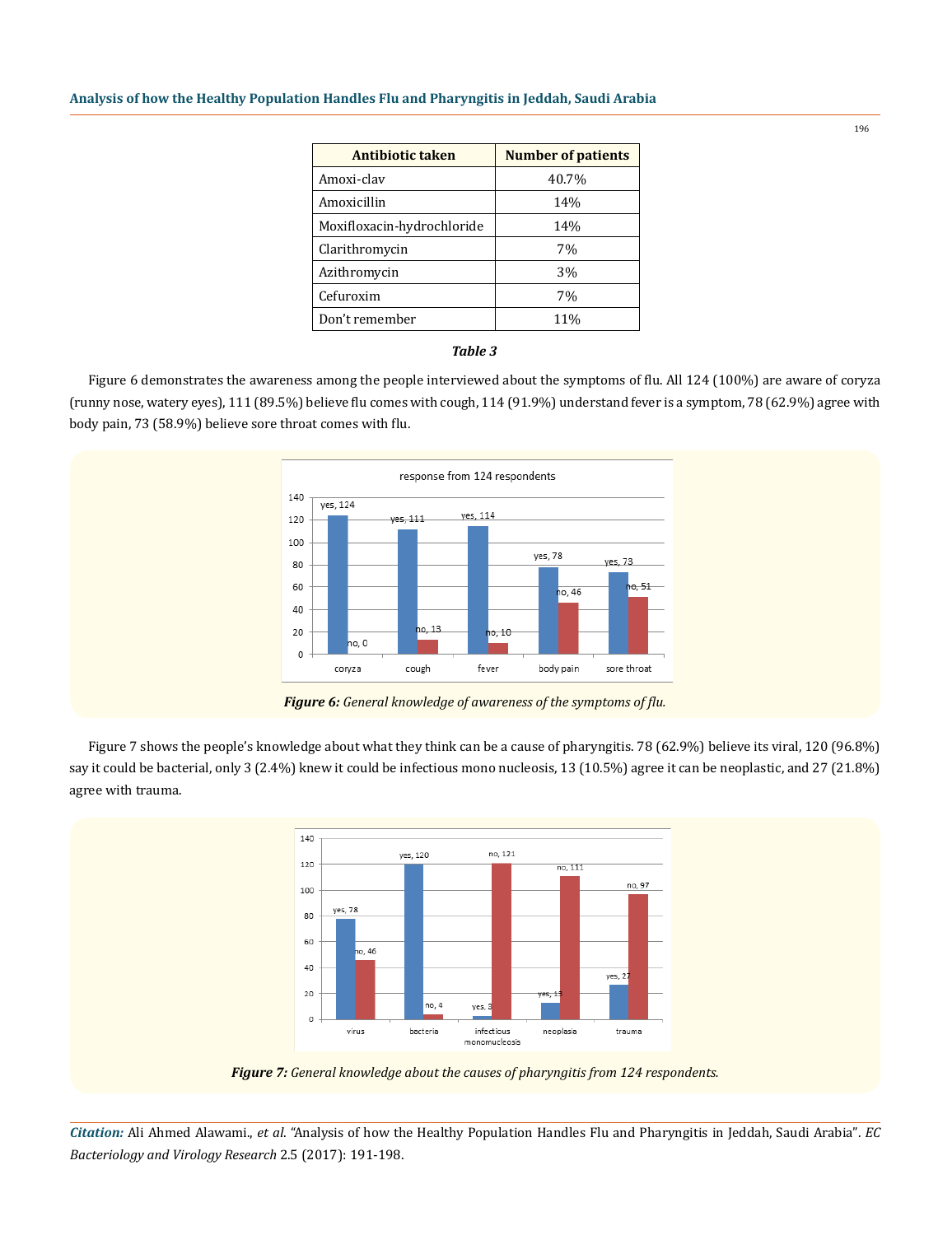197

Figure 8 shows awareness of complication and adverse effects of taking antibiotic. 101 (81.5%) agree on allergic reaction, 78 (62.9%) are aware of gastro-intestinal upset symptoms, 33 (26.6%) believe kidney injury can occur, 12 (9.7%) were aware of development of resistance.



*Figure 8: General knowledge about complications/ adverse effect of antibiotics.*

#### **Discussion**

Pharyngitis and flu are very common infections that the healthy population goes through almost every year. Most the time it is self-limited, but rarely can cause complications such as suppurative tonsillopharyngeal or non-suppurative immune mediated such as acute rheumatic fever (ARF), rheumatic heart disease (RHD), and post streptococcal glomerulonephritis, and streptococcal toxic shock syndrome.

In order to prevent these complications, proper antibiotic therapy must be encouraged, however, the results show overuse of the antibiotics, which lead to the other big complication-resistance. Although < 25% of pharyngitis is caused by bacteria, we see in this report that antibiotics are used to treat it 67.7% of the time. Unfortunately, rapid strept test is not routinely used in the hospitals/ clinics to rule out viral causes. 75% of the doctors prescribe antibiotic, and among them Amoxicillin-clavulinic acid (Augmentin) prescription is the highest. Moxifloxacin-hydrochloride (Maxim) is also increasingly being used due to easy dosage method; that is one tablet a day for five days. Additionally, flu and sore throat complains, if taken to the pharmacist, brings worse result of 83% occasions of antibiotic prescription. Also, 63% of people self-prescribe amoxicillin or Augmentin for sore throat, by demanding them over-the-counter.

As shown in the study of Abdulwahab MA., *et al.* the resistance to penicillin G has reached as high as 48%, which indeed is alarming [17]. We recommend routine rapid strept test for all cases of pharyngitis, tonsillitis, or suspected cases with high fever before prescription of antibiotic, to make the treatment for GAS appropriate. Also it is very much required that the pharmacies be monitored for not prescribing or giving out antibiotics without clear prescription from the patients' respective doctors.

#### **Acknowledgment**

We, the authors, would like to extend our thanks to all the participants and respondents, who made an effort to share from their experiences and helped us to reach to this analysis.

#### **Bibliography**

- 1. Hildreth AF., *et al*[. "Evidence-Based Evaluation and Management Of Patients With Pharyngitis In The Emergency Department".](https://www.ncbi.nlm.nih.gov/pubmed/26276908) *Emer[gency Medicine Practice](https://www.ncbi.nlm.nih.gov/pubmed/26276908)* 17.9 (2015): 1-17.
- 2. Azar D Khosravi, *et al*[. "Isolation of Streptococcus pyogenes from children with pharyngitis and emm type analysis".](https://www.ncbi.nlm.nih.gov/pubmed/26874680) *Journal of the [Chinese Medical Association](https://www.ncbi.nlm.nih.gov/pubmed/26874680)* 79.5 (2016): 276-280.

*Citation:* Ali Ahmed Alawami., *et al*. "Analysis of how the Healthy Population Handles Flu and Pharyngitis in Jeddah, Saudi Arabia". *EC Bacteriology and Virology Research* 2.5 (2017): 191-198.